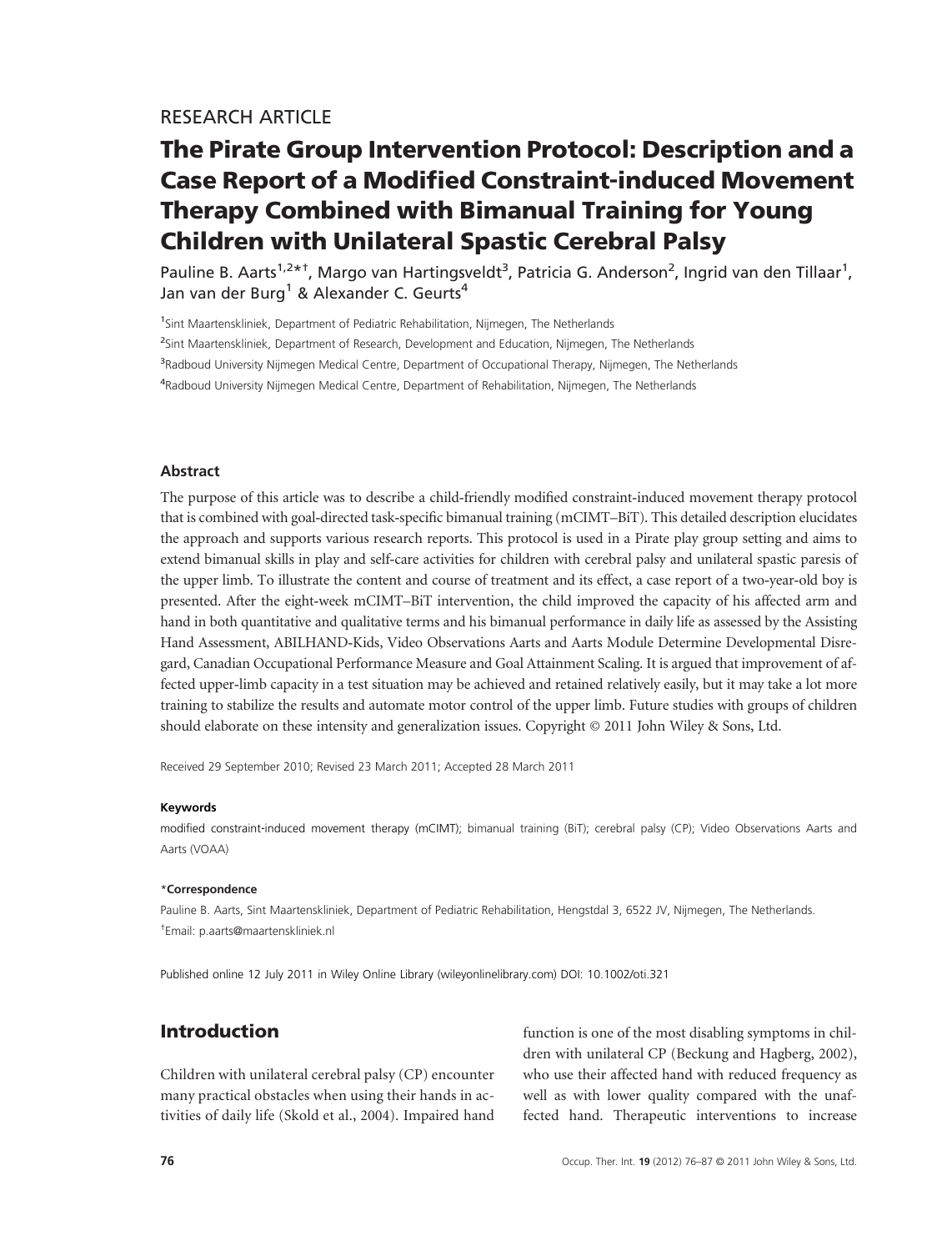manual performance in children with unilateral spastic CP have changed over the last decade. Recent advances in neuroscience and clinical rehabilitation of upper extremity paresis provide the hope of developing more effective interventions (Garvey et al., 2007). Based on the current knowledge of the development and plasticity of the central nervous system, therapy should aim at preserving and potentiating the substrates for motor control in early life (Wittenberg, 2009). One of these therapies is constraint‐induced movement therapy (CIMT) (Charles et al., 2001). In recent years, CIMT has been proposed as treatment for adults with hemiparesis (mainly due to stroke) and children with unilateral spastic CP. It aims to improve the use of the affected arm and hand in quantitative and qualitative terms (Charles and Gordon, 2005; Hoare et al., 2007a, b; Taub et al., 2007; Huang et al., 2009; Brady and Garcia, 2009; Aarts et al., 2010). One reason why individuals do not use their affected arm and hand relates to the fact that they have repeatedly experienced failure when using this hand (Eliasson et al., 2003). Two different but linked mechanisms incorporated in CIMT are considered to be responsible for increased use of the affected extremity: overcoming learned non‐use and inducing use‐dependent cortical reorganization (Morris and Taub, 2001). To overcome learned non‐use and improve functioning of the affected upper limb, it has been suggested that the well-functioning extremity needs to be restrained. Developmental disregard as it is described in the paediatric literature on hemiparesis (Taub et al., 2004; Deluca et al., 2006; Hoare et al., 2007a, b) is comparable with the learned non‐use phenomenon in adults who have sustained stroke. Developmental disregard evolves from the sensorimotor disorder as the affected arm does not receive sufficient practice and experience throughout childhood (Sutcliffe et al., 2009). In children, there may not be the potential to "unmask" motor function, as frequently described in adults. Therapy must therefore create the opportunity, experience and environment within which these children can learn how to use their affected limb (Eliasson et al., 2003). The improvements can result in functional recovery at the activity level of the International Classification of Functioning, Disability and Health (ICF) (World Health Organisation, 2010), which is defined as follows: successful task accomplishment using limbs or end effectors typically used by non‐disabled individuals (Levin et al., 2009). In this context, an end

effector is defined as a body part such as the hand that interacts with an object or the environment (Levin et al., 2009). The experience of correctly using the affected arm and hand is purported to both reverse the behavioural aspects of the suppression of the affected limb's use and to reward this limb's use in even such simple tasks as the stabilization of an object (Hoare et al., 2007a, b). CIMT seems to be promising for children with hemiparetic CP (Gordon et al., 2006) and is proposed as a method to achieve this behavioural change (Deluca et al., 2006). In addition, the increased use of the affected hand is purported to induce cortical reorganization. In the first study to demonstrate cortical reorganization after a version of CIMT in a child with hemiplegia (Sutcliffe et al., 2007), functional magnetic resonance imaging (fMRI) showed increased contralateral activity (i.e. of the affected hemisphere) after therapy, with a shift in laterality from the ipsilateral to the contralateral hemisphere. That study reported both clinical improvement and cortical reorganization in an eight‐year‐old boy with congenital right hemiparetic CP who underwent modified CIMT for three weeks. In addition, in their fMRI study with 10 patients with congenital hemiparesis, Juenger et al. (2007) reported that even a short period of 12 days CIMT can induce changes of cortical activation in congenital hemiparesis. In their sample, increases in fMRI activation were consistently observed in the primary sensorimotor cortex of the affected hemisphere. Thus, they concluded that the potential for neuromodulation is preserved in the affected hemisphere after early brain lesions.

The approach to CIMT appears to diverge among authors and so do the names given to the interventions related to it. The most useful description was given by Taub et al. (2007).

- CIMT is the restraint of the unaffected upper limb combined with more than three hours of therapy per day for the affected limb (massed practice), which is provided for at least two consecutive weeks
- modified constraint-induced movement therapy (mCIMT) is the restraint of the unaffected upper limb with less than three hours of therapy per day for the affected limb
- "forced use" therapy is the restraint of the unaffected upper limb without additional treatment for the affected limb.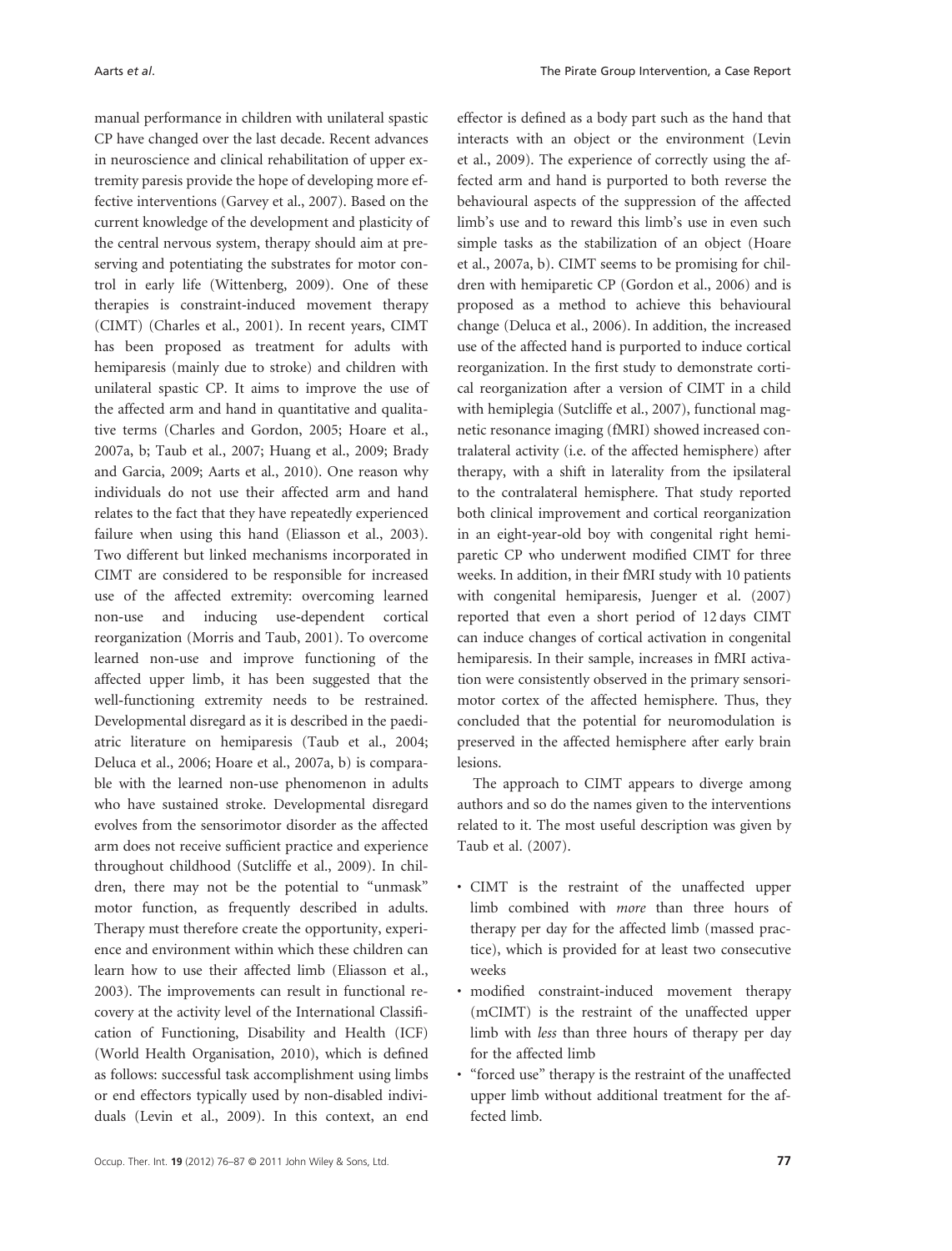According to the literature, there is considerable variety in the currently proposed therapeutic (m)CIMT protocols for children (Charles and Gordon 2005; Hoare et al., 2007a, b; Huang et al., 2009; Brady and Garcia, 2009). The use of mCIMT programmes in young children with unilateral spastic CP (Eliasson et al., 2005; Naylor and Bower, 2005; Cope et al., 2008; Coker et al., 2009) differs from the conventional, highly intensive CIMT protocol (a targeted restraint of the less‐impaired arm during 90% of the waking hours over a period of two to three weeks) (Morris et al., 2006; Taub et al., 2006a, b) in several ways and typically involves the following: a reduction in the hours per day wearing the constraint and a reduction in the hours of shaping per day, accompanied by an increase in the number of treatment days. Furthermore, alternative constraints have been offered such as a mitt, a splint or a sling, as well as a provision of therapy in the home environment, and embedding the therapy within the context of play (Brady and Garcia, 2009).

Despite these amendments to the CIMT protocol for young children, motor learning principles would suggest that improvement in using the two hands together will be maximized by repetitive practice of bimanual goal‐directed tasks (Charles and Gordon, 2006; Boyd et al., 2010). Charles and Gordon argue that children with unilateral CP have impairments in bimanual coordination beyond their unilateral impairment (Charles and Gordon, 2006). Therefore, these authors developed The Hand Arm Bimanual Intensive Training (HABIT) with a focus on equal use of both hands in bimanual tasks (Charles and Gordon, 2006; Gordon et al., 2007). Bilateral or bimanual training has been investigated as a potential rehabilitation intervention although to a lesser extent than CIMT (Stoykov and Corcos, 2009). According to the current literature, possible underlying mechanisms important for bimanual training include recruitment of the ipsilateral corticospinal pathways, increased control from the contralesional hemisphere and normalization of inhibitory mechanisms (Stoykov and Corcos, 2009). McCombe, Waller and Whithall have argued that, even within a primarily unilateral training regimen, it is important to include bimanual training. They state that, in comparison with unilateral training, bilateral training is superior for training bimanual activities (McCombe and Whitall, 2008).

To achieve the best results in children with unilateral CP, we conclude from the aforementioned studies that training should combine mCIMT and bimanual training (BiT) principles and must 1) be focused on children with unilateral spastic CP; 2) take place in a challenging environment; 3) be intensive and given in a relatively short period; 4) take place among peers; 5) focus on meaningful activities; 6) start with unimanual training feasible for young children (mCIMT); 7) end with goal-directed (Lowing et al., 2009a, b) taskspecific (Hubbard et al., 2009) BiT to integrate the activated upper‐limb functions in age‐appropriate skills defined and prioritized by the parents; and 8) use motor learning strategies. The intention of this mCIMT– BiT intervention, based on dynamic systems theory,\* is to promote motor learning by encouraging the child to actively explore and solve problems during the performance of complex goal‐directed tasks in meaningful environments (Valvano, 2004; Levac et al., 2009). Consequently, we developed a mCIMT–BiT protocol within a pirate play theme (Aarts et al., 2010). The purpose of this manuscript is to provide a detailed description of the so-called "Pirate group" intervention protocol, its theoretical background and its rationale, in order to promote understanding of this approach and to enable future research. To illustrate the content and course of treatment and its effect, a case report of a two‐year‐old boy is presented.

### General description and theoretical background

The Pirate group intervention is based on four components.

#### 1. mCIMT combined with BiT

This mCIMT–BiT intervention consists of three main elements derived from Taub's CIMT protocol (Mark and Taub, 2004; Taub et al., 2006a, b), which have been modified to create an eight‐week programme of child‐ friendly therapy with a combination of unimanual and bimanual massed practice. These main elements include the following:

<sup>\*</sup> Dynamic systems theory views movement as resulting from the interaction of many subsystems within the individual with features of the functional task to be accomplished and with the environmental context in which the movement takes place (Levac and DeMatteo, 2009).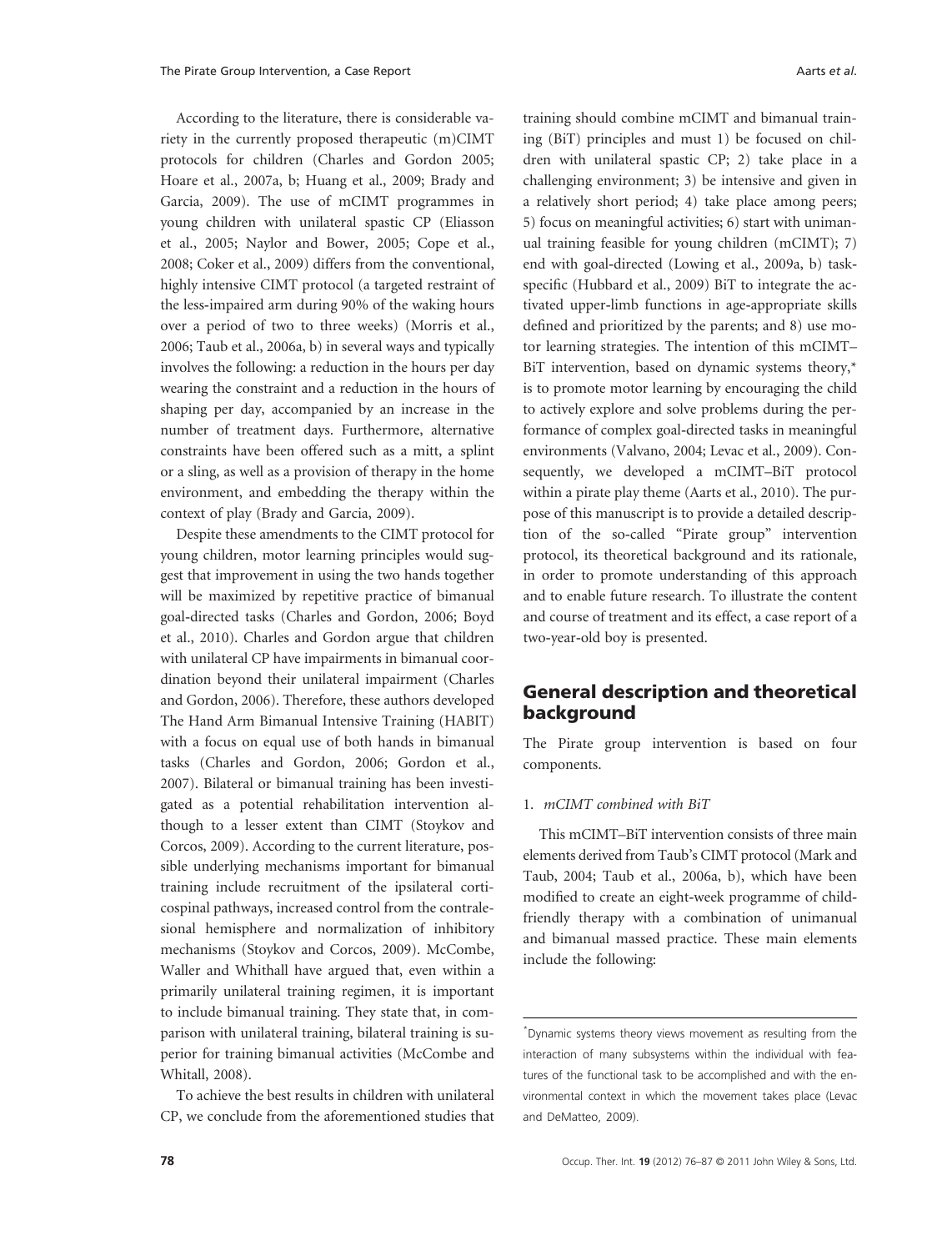- (1) Leaving the child no option but to use the impaired upper extremity during the mCIMT afternoons in the Pirate group as the non‐affected upper extremity has been incapacitated by a sling and also by continuously eliciting and prompting the child to use the affected arm and hand (the so‐called "Pirate hand")
- (2) Repetitive, task‐specific training and shaping of the movements of the impaired upper extremity in unimanual (restraint of the non‐affected arm during the first six weeks) and bimanual tasks (during the last two weeks), with the frequency and duration of training sessions modified to three hours per day, three days per week (Gordon et al., 2005; Morris et al., 2006). Five strategies recommended by Hubbard et al. were used to guide the task‐specific training (Hubbard et al., 2009). To facilitate recall, Hubbard et al. have called them the five "Rs": i.e. task‐specific training should be relevant, randomly ordered, repetitive, aim towards reconstructing the whole task and contain positive reinforcement
- (3) A "transfer package" of adherence‐enhancing behavioural procedures designed to transfer the gains made during the training in the Pirate group to the child's home environment by using family‐centred practice and working through dialogue with the caregivers using daily administration, a home diary, home exercises and intensive contact with the caregivers.

### 2. Motor learning theory and strategies

Although temporary improvements in motor performance during therapy are encouraging, the ultimate goal of interventions must be to promote motor learning, that is to achieve relatively permanent changes in motor skill capability that are transferred and generalized to new learning situations (Schmidt and Lee, 2005). Motor learning is commonly divided into explicit (i.e. learning component recall or recognition) and implicit learning (i.e. inadvertent, unconscious learning) (Subramanian et al., 2010). In order to practise the tasks during mCIMT, the child has to use the affected arm and hand to solve the problem of performance (implicit learning). The practical application of both explicit and implicit motor learning by the child, within the mCIMT–BiT intervention, is fostered by the therapist's use of motor learning strategies (Shumway‐Cook and Woollacott, 2001; Larin 2006).

The therapists in this intervention: 1) give verbal instructions to provide the children with relevant task information or direct the child's attention to specific aspects of the task; 2) organize the structure, schedule and amount of physical practice; and 3) provide verbal feedback about task outcome and performance. Extrinsic feedback on outcome gives knowledge of results (Subramanian et al., 2010). This extrinsic feedback motivates the children in repetitive task practice. Knowledge of performance is extrinsic feedback about the movement pattern (Subramanian et al., 2010); in our intervention this kind of feedback addresses the quality of the use of the affected arm and hand (i.e. grasping with dorsal flexion of the wrist, the so-called "Pirate wrinkle"). Feedback about atypical movement patterns is important for children with unilateral spastic CP. Compensatory movements may help these children perform tasks in the short term, but in the long term they can lead to problems such as pain, discomfort and joint contractures (Vaz et al., 2006, 2008). In addition, permitting the child to use compensatory movements could lead to a pattern of learned nonuse, limiting the capacity for subsequent gains in motor function of the paretic arm (Taub et al., 1993; Levin et al., 2009). Because parents support their child's practising at home, it is also important for them to understand that compensatory strategies may reflect a habitual response of the central nervous system, which has been developed because there was not sufficient motor control in the affected limb to perform the task more efficiently (Cirstea et al., 2003). Applying motor learning strategies to the training should improve functional recovery at the activity level: the tasks are to be performed using the same end effectors and joints in the same movement patterns typically used by nondisabled individuals (Levin et al., 2009).

### 3. The use of play in a group therapy context

A group approach is used because of the positive effects of children coming together for therapy, including healthy competition between peers (motivation) and behaviour modelling (Blundell et al., 2003; Crompton et al., 2007). Some tasks may not always be sufficiently challenging or meet the specific needs of all participants in group training. Crompton et al. (2007) concluded that relatively small group sizes and the presence of additional personal support facilitated each child's involvement in tasks at an appropriate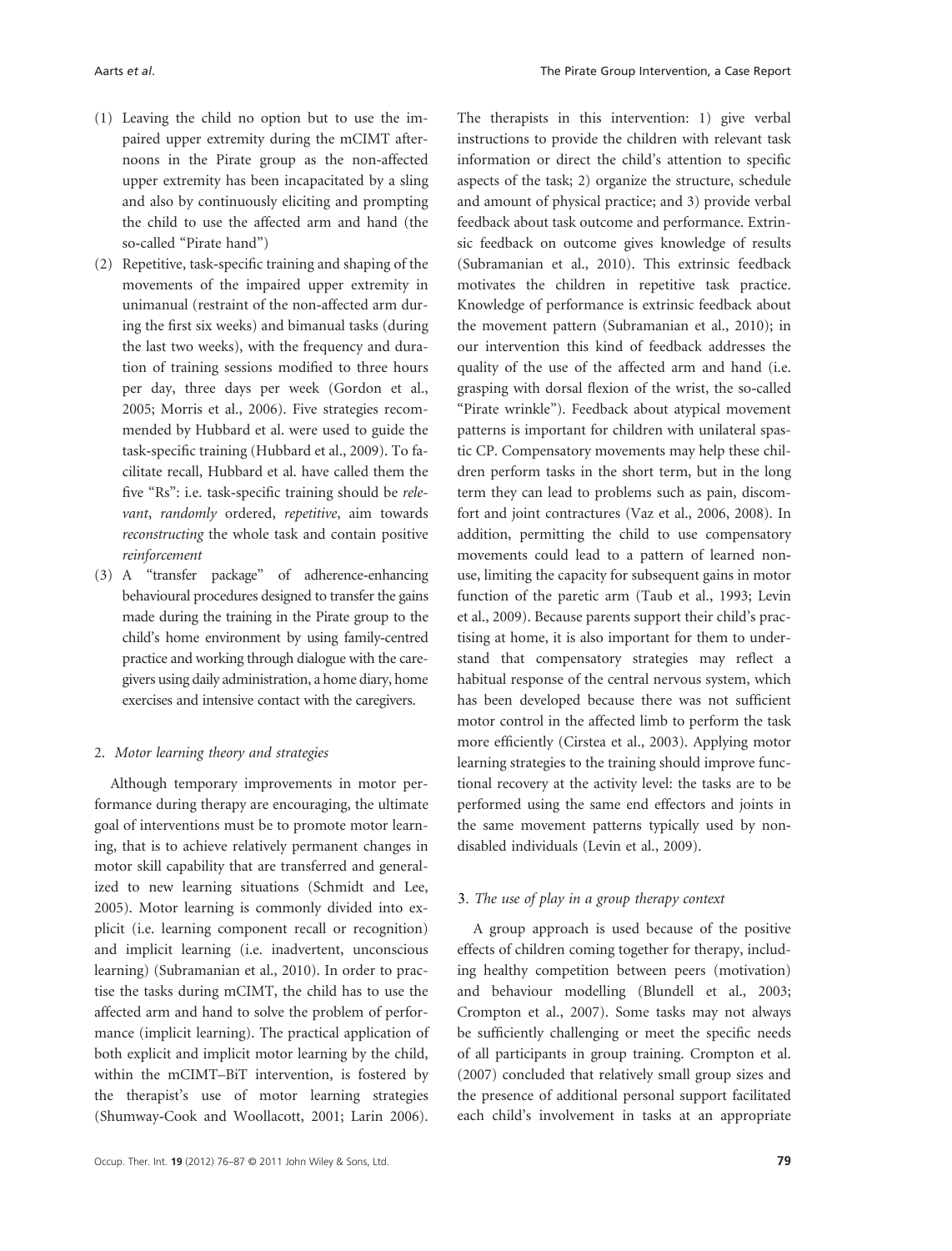level. As play is the most meaningful occupation in a child's life (Knox and Maillou, 1997), it is the preferable context for therapeutic exercises. The pirate play theme was chosen because it frequently challenges the child to use the affected arm and hand (the pirate arm). By selecting activities that are both feasible to serve therapeutic goals and at the same time an attractive play experience for a child, it is possible to reach these goals through play (Knox and Maillou, 1997). Play is both the focus of this intervention and the medium through which the therapists intervene.An important aspect in this context is that a child is more likely to learn and retain information when it is intrinsically motivated (Okimoto et al., 2000). Intrinsic motivation refers to active involvement, showing good temper, maintaining tasks that involve various difficulties and barriers, repeating actions and activities and being interested and involved in the process of the task more than in the product (Okimoto et al., 2000). Csikszentmihalyi's (1997) concept of "flow" relates to the emotional qualities of these play experiences. The main aspect of this concept is a high level of arousal/ alertness or increased concentration, focus and involvement with one's actions. The therapists in the Pirate group offer activities at a challenging level for each child and offer them in such a way that the children have fun and are eager to repeat the activities and get absorbed in the group play, thus reaching the flow state.

#### 4. Parent involvement and homework programme

Paediatric occupational therapists strive to work according to family‐centred service (FCS) principles. FCS is a philosophy and method of service delivery for children and parents that emphasizes a partnership between parents and service providers, focuses on the family's role in decision‐making about the child and recognizes the parents as the experts for the child's status and needs (Rosenbaum et al., 1998). The conclusion in the study by Law et al. (2003) was that organizations with family‐centred cultures have an important influence on outcomes: parents experienced the services as more family centred and were more satisfied with these services. In that study, they also found that family centeredness is linked to better outcomes for children. FCS prescribes an equal collaboration between the parents and the professional (Rosenbaum et al., 1998) and focuses on the child's occupations and the family's occupations. Any problem related to

care or self‐care has an impact on family occupation, e.g. a child's problem with handling cutlery disturbs the family during dinner because the child needs extra help. To identify these problems in our study, the Canadian Occupational Performance Measure (COPM) (Law et al., 2005) is administered, and goals for mCIMT–BiT are formulated according to the occupational needs of the child that have been selected and prioritized by the parents. During intervention, intensive communication with parents is facilitated by a so-called "Pirate book" with descriptions of exercises to be practised at home and a home diary to register bimanual performance for targeted tasks and to report the daily observation of events. This diary is important for the transfer of newly learned skills to the home environment. For that reason, the child also receives individual materials to take home in order to practise those particular skills on the days when the Pirate group does not meet. Another way to involve parents in the mCIMT–BiT training is to let them observe their child during the Pirate group session through a one‐way screen. By watching, parents learn useful approaches to encourage their child to use the affected arm and hand. To optimize the transfer after the intervention period, there are individual consultations with parents with suggestions for future training and ways to implement the new strategies at home.

### Modified constraint‐induced movement therapy–bimanual training in the Pirate group

The intervention takes eight weeks during which the participating children visit the out‐patient rehabilitation unit of the Sint Maartenskliniek, Nijmegen, the Netherlands for three afternoon sessions per week, each lasting three hours. The main outcome of the intervention is on individual performance and participation in daily activities. This outcome is described in goals that are trained in the last two BiT weeks of the intervention and are determined by the parents and the therapists together. The mCIMT–BiT embedded in the Pirate group starts with a six‐week period in which the "constraint" (mCIMT) is in effect and the functional impaired upper limb is forced to be used. To integrate the new skills into daily life activities, the constraint period is followed by a two‐week period of bimanual, goal‐directed, task‐specific training (BiT). A Pirate group consists of six children who are guided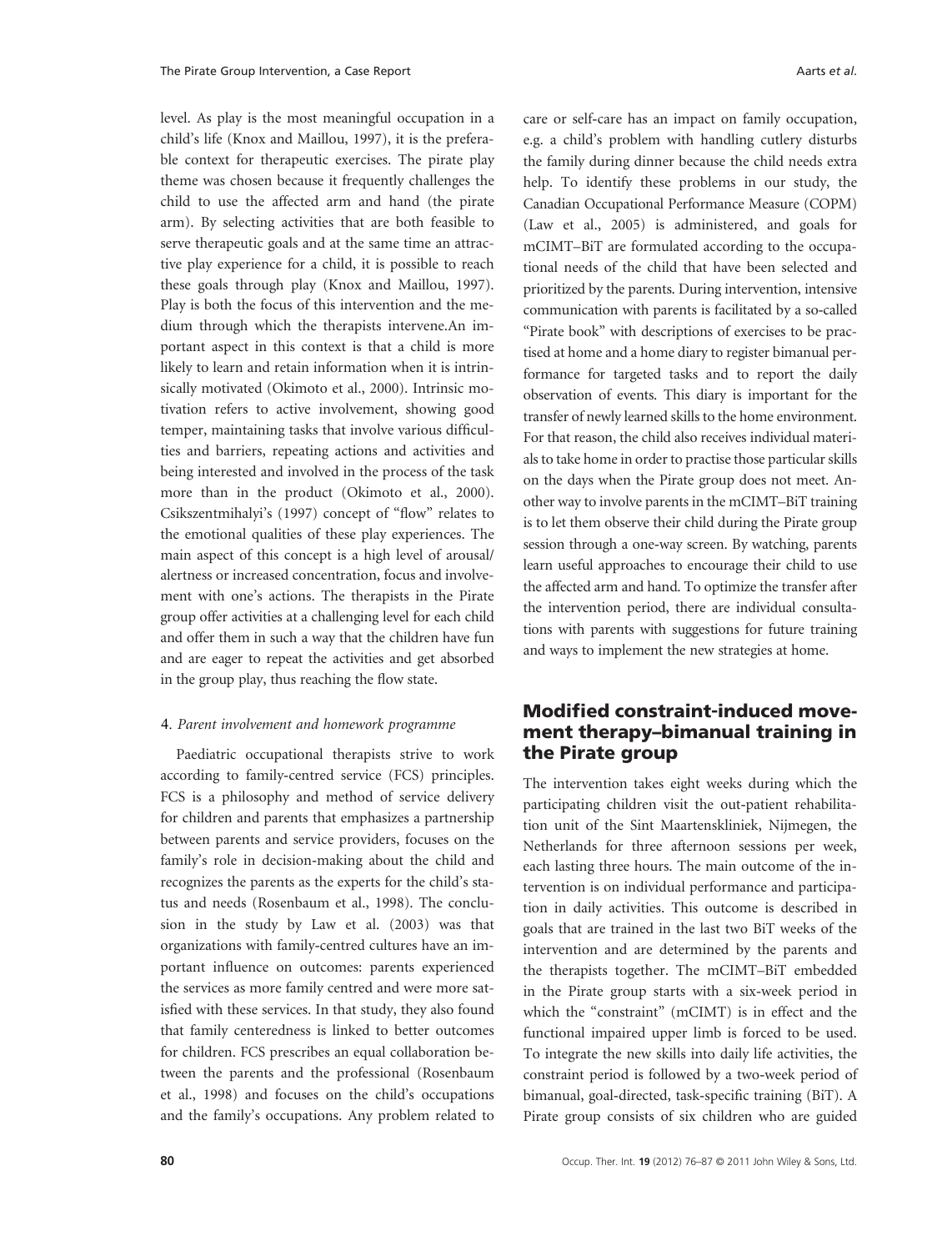by four occupational therapists, one physical therapist and one therapy assistant. The rooms for the intervention are decorated as a pirate island with all kinds of pirate attributes. A strict timetable is repeated every afternoon (Appendix I).

During the mCIMT weeks of the intervention, the pirates are told that they have injured the non‐affected arm during a pirate activity and, as a consequence, it needs to rest. During the constraint phase, the wounded arm in the sling is part of the pirate outfit. The sling is strapped to the child's trunk and, except the proximal end, is sewn shut to prevent the non-affected hand being used as an assist (Figure 1a and b). Fastening the sling to the trunk prevents bimanual use or any cheating that might occur if the sling were free or if a cast were worn (Gordon et al., 2005). In this way, the pirate is forced to learn (implicit learning) to do everything with the "non‐wounded", affected arm and hand. This hand has to handle a sword, beat the drums, sweep the deck of the ship, cook for the other pirates, eat dinner with a fork, hold a drinking cup, carry and drag wooden blocks, and so forth (Figure 2). Repetitive task practice and shaping of the movements of the impaired upper extremity are performed in activities with targeted movements and graded constraints during both the

mCIMT and BiT. Feedback and instructions are given about performance and the result of execution of the task to enhance generalization of qualitatively good movement patterns to other activities and settings. As "transfer package", each child takes home a registration folder which lists all the activities to be performed at home with the affected hand (Appendix II).

Using the COPM, the parents and the therapists together determine the goals for the BiT following the CIMT weeks. The most important COPM goal is transcribed into steps using Goal Attainment Scaling (GAS) (Eliasson et al., 2005) to involve parents in the process of stepwise attaining goals. Examples of goals for BiT are age‐appropriate play with dolls or construction materials, games using a ball, and climbing; for effective self‐care, they include activities like dressing, spreading and cutting sandwiches, eating and drinking; (pre) school activities include tearing paper, cutting with scissors and pasting. The pirates also learn how to use both hands during age-related bimanual activities with the "Do it yourself box" as a part of repetitive bimanual task training structured by a story, for example "the pirate is very thirsty; he opens the bottle and fills the cup" (Figure 3). Furthermore, the children are instructed to dress themselves daily in the way that they



Figure 1 Girl (left side affected) in pirate dress with sling; (a) front side, (b) back side



Figure 2 Boy (Simon) during mCIMT in the Pirate group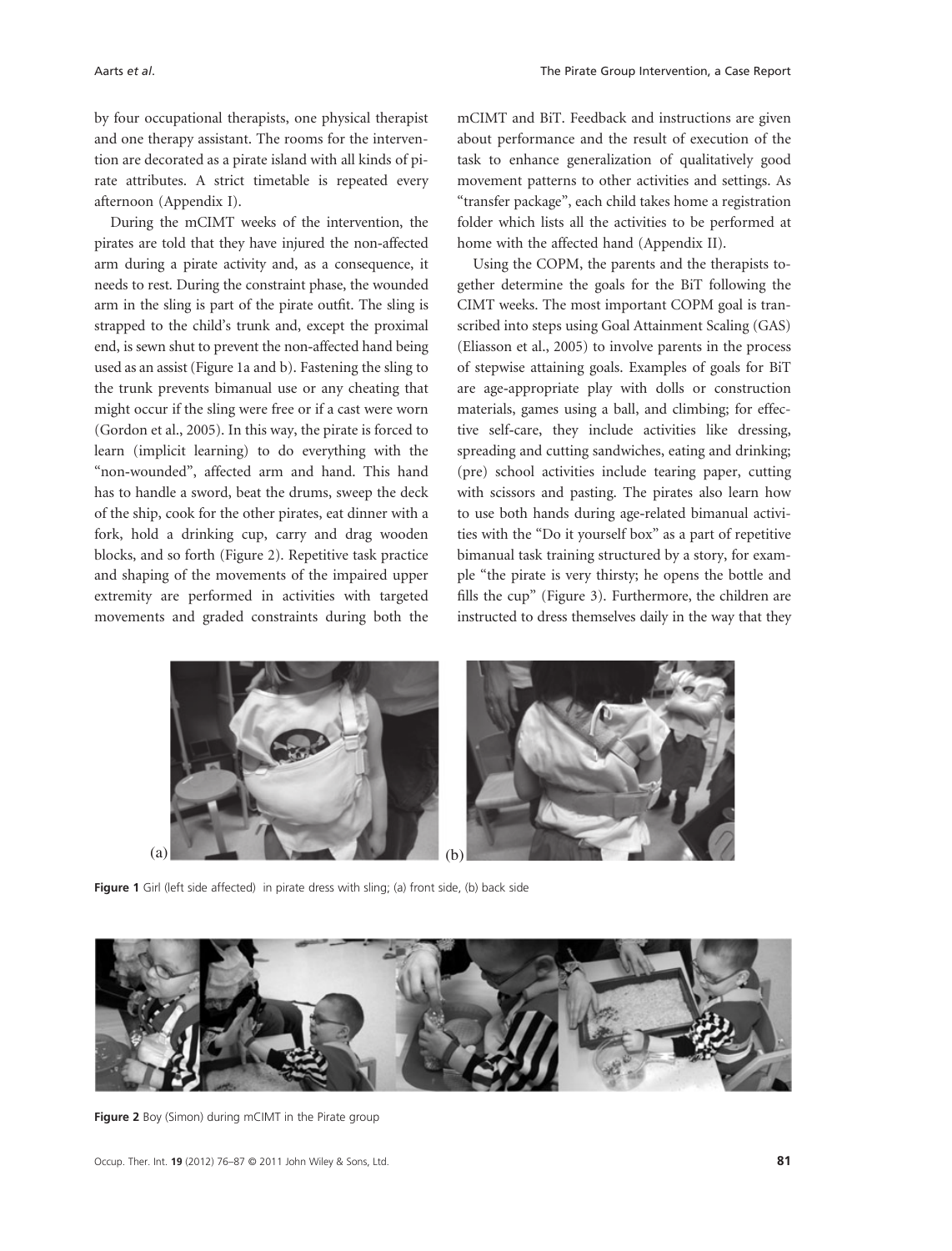

Figure 3 Boy (Simon) during BiT in the Pirate group

had been taught with their own clothes, to eat, drink and play with their own toys, and to cut and paste at home and at school in "the pirate way". During the "Pirate show", on the last day of the mCIMT–BiT intervention, the children present their achievements to all the parents and show them all the "Pirate skills" (based on the selected goals in the COPM) they have mastered based on the selected goals in the COPM. This special performance on the last afternoon culminates in a pirate diploma for each child. A DVD film of the gains in unimanual and bimanual ability made during the eight weeks in the Pirate group is handed out to show and instruct significant others (teachers, grandparents etc.) and to promote maintenance of effects.

To illustrate the content and course of the Pirate play group intervention protocol (see Appendix I) and its effects in quantitative and qualitative terms, we present a case study.

### Case report

### Participant

Simon (fictive name) is a boy with unilateral spastic CP (left body side affected; aged 2.7 years; Gross Motor Function Classification System (Palisano et al., 1997) I and Manual Ability Classification System). In the case of Simon, the occupational issues were as follows: inability to play with sand and bucket on the beach, inability to dress and undress, inability to hold a ball long enough to throw or roll it. These issues are related to the inability to perform bimanual activities that require fine motor control or strength. Simon rarely used his affected arm, that is, he only used it when necessary and always after a delay. He generally used his affected hand with his wrist in palmar flexion but had the ability to actively extend his wrist (125°). Increased tone interfered with performing bimanual tasks whenever elbow extension, forearm supination or thumb abduction on the affected side was stimulated.

#### Intervention

During mCIMT, the main focus for Simon was on promoting more frequent use and improving the quality of movements of his affected left arm. Reaching, grasping, holding and releasing were elicited in various pirate play activities that fitted his interests. These activities consisted of the following:

- Games that required sufficient repetition of these basic motor behaviours, appealed to Simon's motivation, and were part of a pirate's play (e.g. dropping balls into a tube).
- Stimulation of forearm supination and wrist extension, which was extensively trained in games such as Memory and Lotto and while dancing to music.

At home, he performed the activities listed in his home registration folder under his parents' supervision (Appendix II). He also applied newly learned pirate tricks at home, such as eating his sandwich with his pirate hand and playing with one of the games from the Pirate group that he was allowed to take home.

During BiT, the goal‐directed training for Simon consisted of the following (see Appendix III, COPM and GAS):

- COPM goal 1: learning how to make big cakes and castles with sand and to look for pirate treasures by holding a shovel with both hands to dig into the sand was practised in the sandbox of the Pirate group and at home.
- COPM goal 2: holding on to objects with both hands while drinking from a cup, eating with fork and knife, peeling his own banana and opening a package of cookies was practised every session.
- COPM goal 3: dressing and undressing were practised in various ways and different situations, e.g. changing in and out of his pirate costume at the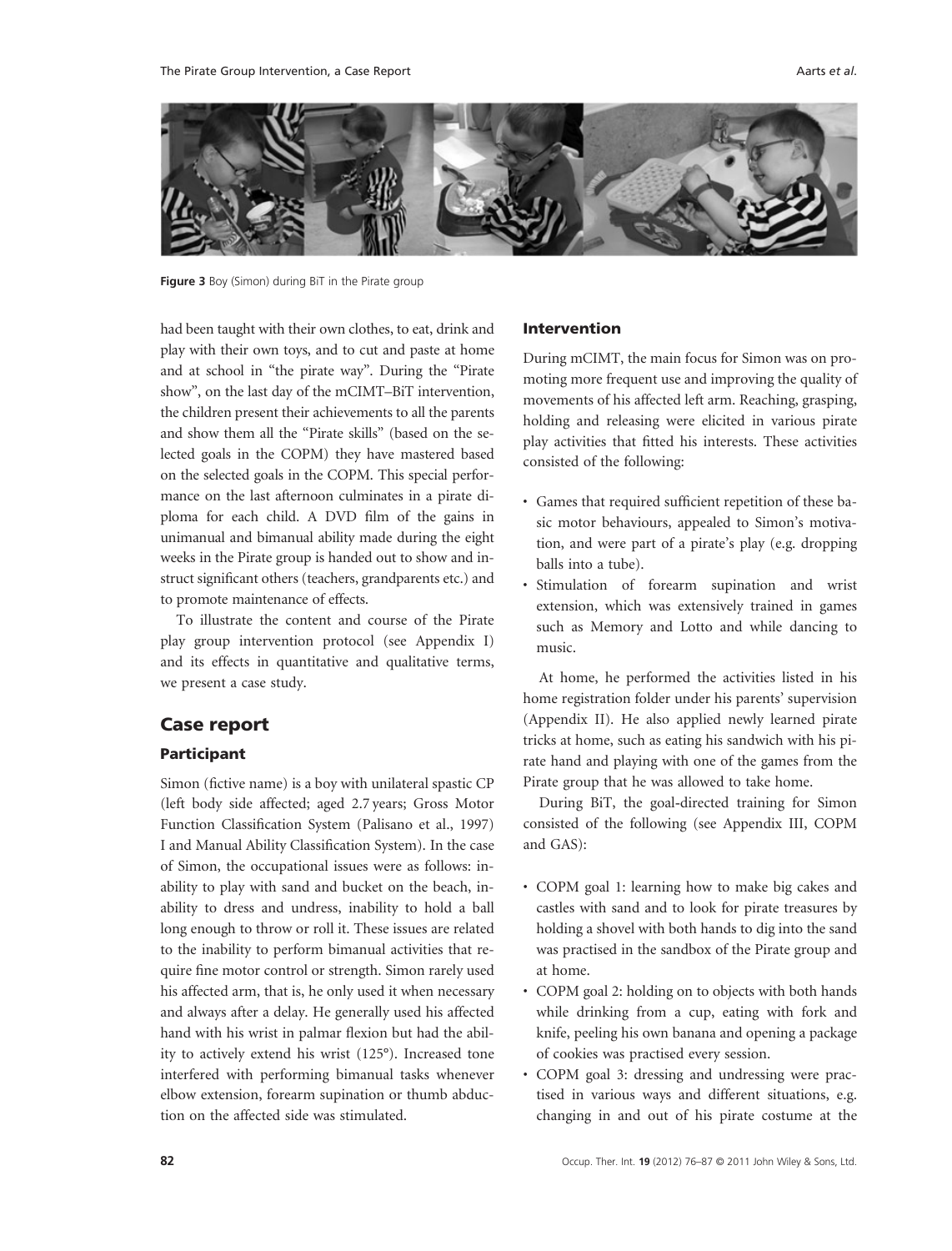beginning and at the end of each session; donning and doffing his own pyjamas in the correct way at home.

- COPM goal 4: holding a ball long enough to throw or roll it over was practised individually and in the Pirate group.
- "Do it yourself box": depicting a pirate story with the use of a story based on the contents in the "Do it yourself box" was rehearsed every day at home; all the strategies that had been learned during the previous six weeks of mCIMT were repeated with emphasis on bimanual daily life activities.

### Outcome measure

To assess treatment effects, several outcome measures were selected at the level of body functions, activities and participation, activities and body functions of the ICF (World Health Organisation, 2010). Body function measures were the active and passive Range of Motion (aROM and pROM) of wrist and elbow extension (Stuberg et al., 1988). Activity measures were the Assisting Hand Assessment (AHA) (Krumlinde‐Sundholm et al., 2007), ABILHAND‐Kids (a measure of manual ability for children with upper limb impairments)

(Arnould et al., 2004), the Melbourne Assessment of Unilateral Upper Limb Function (Melbourne) (Randall, 1999), and the Video Observations Aarts and Aarts (VOAA) module Determine Developmental Disregard (Aarts et al., 2009). Participation measures were the COPM (Law et al., 2005) Performance (COPM‐P) and Satisfaction (COPM‐S) scores as well as the GAS (Eliasson et al., 2005).

### Results

Table 1 presents the results of the outcome measures at the level of participation, activities and body functions at baseline (week 0), post‐treatment (week 9) and at follow up (17 weeks). His mother was very satisfied (COPM‐S) with his improved performance (COPM‐ P) during bimanual activities. He succeeded in reaching his GAS goal: his performance of the activity "shovelling" at baseline and after the intervention are illustrated in Figure 4a and b. Simon had learned to turn over a pail filled with sand.

By the end of the intervention, Simon could put on and take off his own loosely fitting sweater and pants by himself. He had learned to roll and throw the ball

Table 1. Simon's scores on outcome measures for body functions, activities and participation

| Outcome measures                 | T1      | T <sub>2</sub> | T3             |
|----------------------------------|---------|----------------|----------------|
| aROM wrist (extension in °)      | 125     | 130            | 125            |
| pROM wrist (extension in °)      | 180     | 180            | 180            |
| aROM elbow (extension in °)      | 175     | 170            | 175            |
| pROM elbow (extension in °)      | 175     | 180            | 180            |
| AHA (% score)                    | 44      | 59             | 56             |
| AHA (logits score)               | $-0.71$ | 1.66           | 1.20           |
| ABILHAND-Kids (raw score)        | 13      | 18             | 19             |
| ABILHAND-Kids (logits score)     | $-1.38$ | $-0.50$        | $-0.33$        |
| Melbourne (% score)              | 61      | 63             | 61             |
| VOAA-Capacity score (%)          | 33      | 78             | 56             |
| VOAA-Performance Score (%)       | 62      | 76             | 86             |
| VOAA-Duration Beads score (%)    | 56      | 63             | 61             |
| VOAA-Duration Muffin score (%)   | 32      | 38             | 35             |
| VOAA Developmental Disregard (%) | 24      | 25             | 26             |
| COPM-P                           | 2       | 6.8            | 6.4            |
| COPM-S                           |         | $\overline{7}$ | $\overline{7}$ |
| <b>GAS</b>                       | $^{-2}$ | $+1$           | $\mathbf{0}$   |

T1, baseline assessment (week 0); T2, post‐intervention assessment (week 9); T3, follow up assessment (week 17); aROM, active range of motion; pROM, passive range of motion; AHA, Assisting Hand Assessment; Melbourne, Melbourne Assessment of Unilateral Upper Limb Function; VOAA, Video Observations Aarts and Aarts; COPM‐P, Canadian Occupational Performance Measure‐Performance score; COPM‐S, Canadian Occupational Performance Measure‐Satisfaction score; GAS, Goal Attainment Scaling (a score of −3 indicates a level lower than the initial performance level, −2 indicates an unchanged level of performance, −1 indicates a level lower than the desired outcome, 0 indicates that the desired outcome level has been achieved, +1 indicates somewhat more improvement than expected, and +2 indicates much more improvement than expected)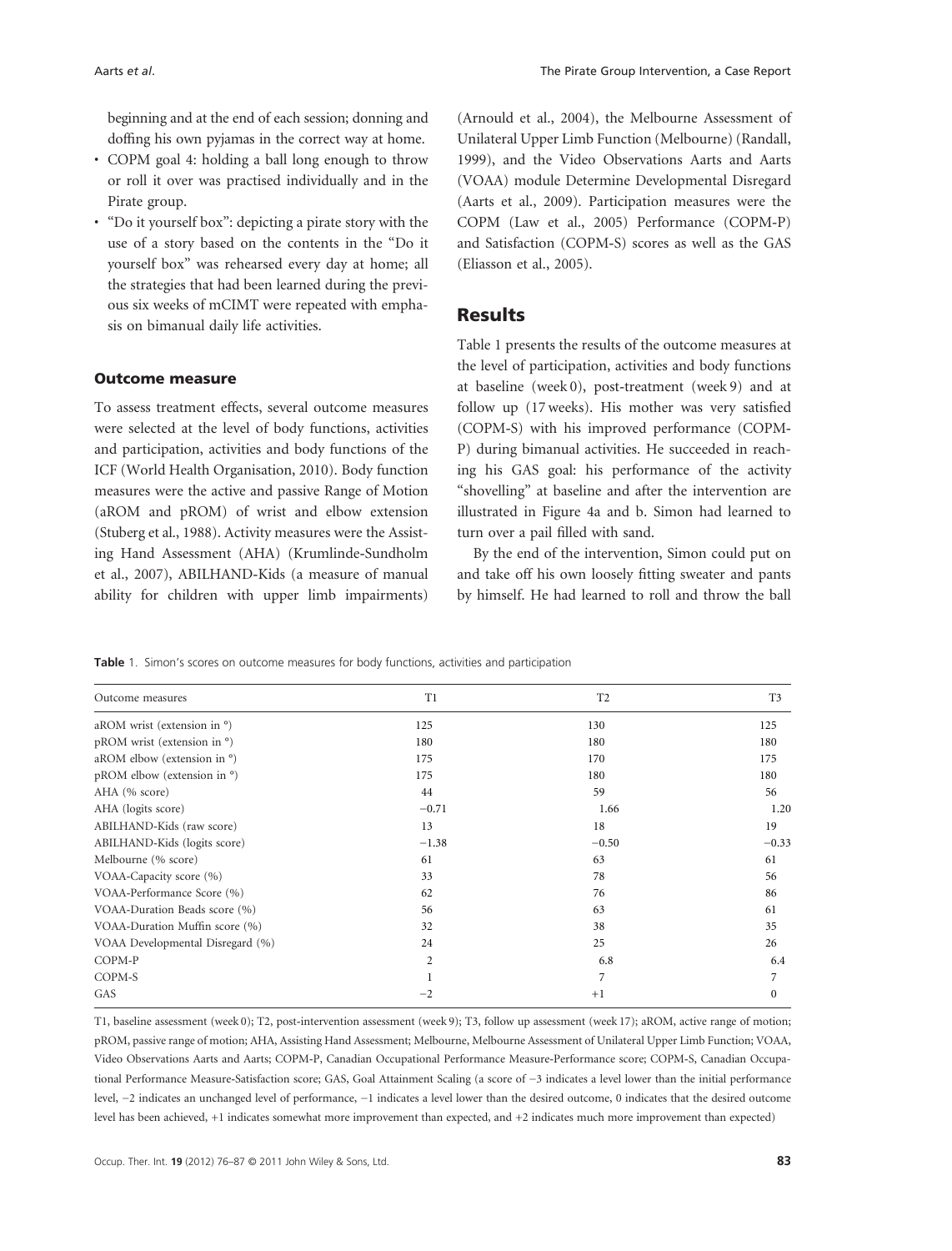

Figure 4 (a) Simon in the first week of the intervention holding a shovel with only one hand, not able to dig into the sand. (b) Simon on the last day of the intervention, holding a shovel with both hands to dig into the sand. He had learned turnover a pail filled with sand

(known as a canon ball) like a real pirate. He had learned to throw it into a basket and to knock over bowling pins with the ball as well.

After the intervention, Simon reached for objects using more normal movement patterns. His movements were also faster. He showed improvement in the quality of grasping, holding and releasing, and he had increased the frequency of these behaviours during bimanual tasks (VOAA). He was more effective with his assisting hand (AHA) and also more able to perform bimanual tasks (ABILHAND‐Kids), although the Melbourne did not show improvement of unimanual capacity of his affected arm and hand. The aROM and pROM of wrist and elbow extension had not changed either. For tasks that did not demand the use of his affected hand, he continued to use only his unaffected hand, thus still showing signs of developmental disregard (VOAA).

### Discussion and conclusion

The outcome measures in the case report presented in this paper were selected to assess the effects of mCIMT–BiT at all levels of the WHO's (World Health Organisation, 2010) ICF. Particularly those measures were chosen that would provide family‐centred information on functional change because that information would be meaningful to both the children and their

families. Because the main focus of the six weeks of mCIMT was to improve the quantitative and qualitative use of the affected arm and hand, assessment at the activity level of the ICF was considered most relevant. In this perspective, it is interesting to note that improvement of affected upper‐limb capacity in a test situation may be achieved relatively easily based on "unmasking" existing sensorimotor functions, and this improvement can easily be retained. It may, however, take a lot more training to stabilize the results. A possible explanation for the observed discrepancy between "frequency" and "duration" of spontaneous use of the affected arm and hand may be the fact that motor control of the upper limb is insufficiently automated. Automatization processes generally require vast amounts of training and practice, such as when learning to play an instrument or perform sports. Based on experiences and intuitive notions from the Pirate group intervention, intensive and focused training interventions longer than eight weeks may not be feasible, especially in young children. An alternative to prolongation of the Pirate group program may be to use booster sessions of mCIMT–BiT during the child's development. Preliminary experiences with such booster sessions are good. In addition, intensifying the transfer package carried out by parents may be an alternative option to optimize the child's insight in and responsibility for his/ her daily use of the affected arm and hand. Future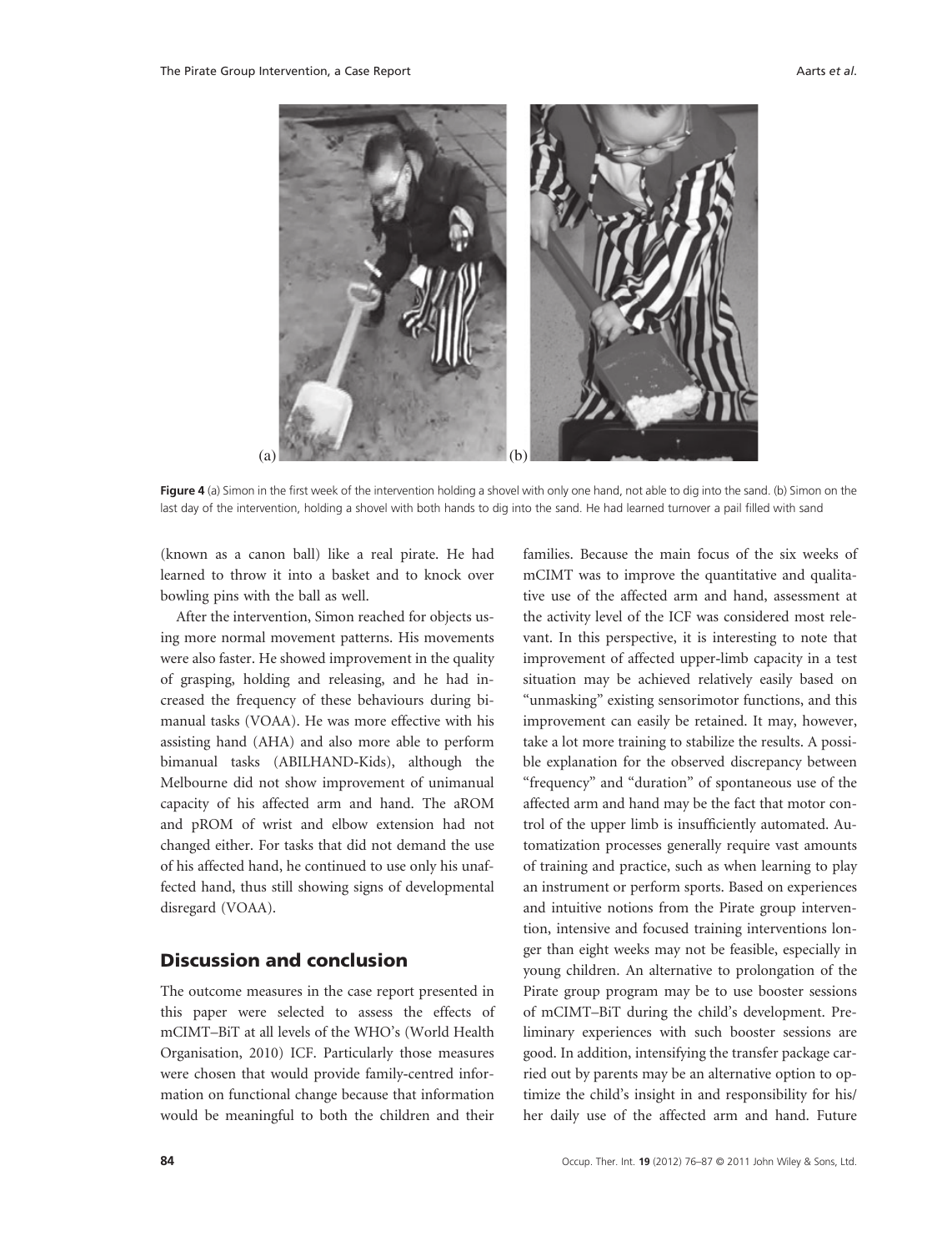studies should elaborate on these intensity and generalization issues.

### Acknowledgements

A grant from the Johanna Children Fund (JKF) supported the conduct of this study (Nr: 2007/0199‐110). We thank Jan Wielders (OT), Ruth van den Heuvel (PT) and Mariëtte Tissen (Therapy Assistant) for their therapeutic work with the child presented in the case study. We want to express our gratitude to the girl and boy in the photos and their families. Written consent for publication of the photos was obtained from the parents of both children.

## Supporting Information

Supporting information may be found in the online version of this article:

Appendix I. Pirate group programme: modified Constraint‐Induced Movement Therapy (mCIMT; weeks  $1 - 6$ ) and Bimanual Training (BiT; weeks  $7 - 8$ ). Appendix II. Home registration form.

Appendix III. Simon's Canadian Occupational Performance Measure (COPM) and Goal Attainment Scaling (GAS).

Please note: Wiley-Blackwell are not responsible for the content or functionality of any supporting materials supplied by the authors. Any queries (other than missing material) should be directed to the corresponding author for the article.

### **REFERENCES**

- Aarts PB, Jongerius PH, Geerdink YA, Geurts AC (2009). Validity and reliability of the VOAA‐DDD to assess spontaneous hand use with a video observation tool in children with spastic unilateral cerebral palsy. BMC Musculoskeletal Disorders 10: 145.
- Aarts PB, Jongerius PH, Geerdink YA, van Limbeek J, Geurts AC (2010). Effectiveness of modified constraint‐induced movement therapy in children with unilateral spastic cerebral palsy: a randomized controlled trial. Neurorehabilitation and Neural Repair 24: 509–518. Web of Science
- Arnould C, Penta M, Renders A, Thonnard JL (2004). ABILHAND‐Kids: a measure of manual ability in children with cerebral palsy. Neurology 63: 1045–1052. Web of Science
- Beckung E, Hagberg G (2002). Neuroimpairments, activity limitations, and participation restrictions in children

with cerebral palsy. Developmental Medicine and Child Neurology 44: 309–316.

- Blundell SW, Shepherd RB, Dean CM, Adams RD, Cahill BM (2003). Functional strength training in cerebral palsy: a pilot study of a group circuit training class for children aged 4–8 years. Clinical Rehabilitation 17: 48–57. Web of Science
- Boyd R, Sakzewski L, Ziviani J, Abbott DF, Badawy R, Gilmore R (2010). INCITE: a randomised trial comparing constraint induced movement therapy and bimanual training in children with congenital hemiplegia. BMC Neurology 10: 4. Web of Science
- Brady K, Garcia T (2009). Constraint‐induced movement therapy (CIMT): pediatric applications. Developmental Disabilities Research Reviews 15: 102–111. Web of Science
- Charles J, Lavinder G, Gordon AM (2001). Effects of constraint‐induced therapy on hand function in children with hemiplegic cerebral palsy. Pediatric Physical Therapy 13: 68–76.
- Charles J, Gordon AM (2005). A critical review of constraint‐induced movement therapy and forced use in children with hemiplegia. Neural Plasticity 12: 245–261.
- Charles J, Gordon AM (2006). Development of hand‐arm bimanual intensive training (HABIT) for improving bimanual coordination in children with hemiplegic cerebral palsy. Developmental Medicine and Child Neurology 48: 931–936. Web of Science
- Cirstea MC, Ptito A, Levin MF (2003). Arm reaching improvements with short-term practice depend on the severity of the motor deficit in stroke. Experimental Brain Research 152: 476–488. Web of Science
- Coker P, Lebkicher C, Harris L, Snape J (2009). The effects of constraint‐induced movement therapy for a child less than one year of age. NeuroRehabilitation 24: 199–208. Web of Science
- Cope SM, Forst HC, Bibis D, Liu XC (2008). Modified constraint-induced movement therapy for a 12month‐old child with hemiplegia: a case report. American Journal of Occupational Therapy 62: 430–437. Web of Science
- Crompton J, Imms C, McCoy AT, Randall M, Eldridge B, Scoullar B (2007). Group‐based task‐related training for children with cerebral palsy: a pilot study. Physical & Occupational Therapy in Pediatrics 27: 43–65.
- Csikszentmihalyi M (1997). Finding Flow: The Psychology of Engagement with Everyday Life. New York: BasicBooks.
- Deluca SC, Echols K, Law CR, Ramey SL (2006). Intensive pediatric constraint‐induced therapy for children with cerebral palsy: randomized, controlled, crossover trial. Journal of Child Neurology 21: 931–938. Web of Science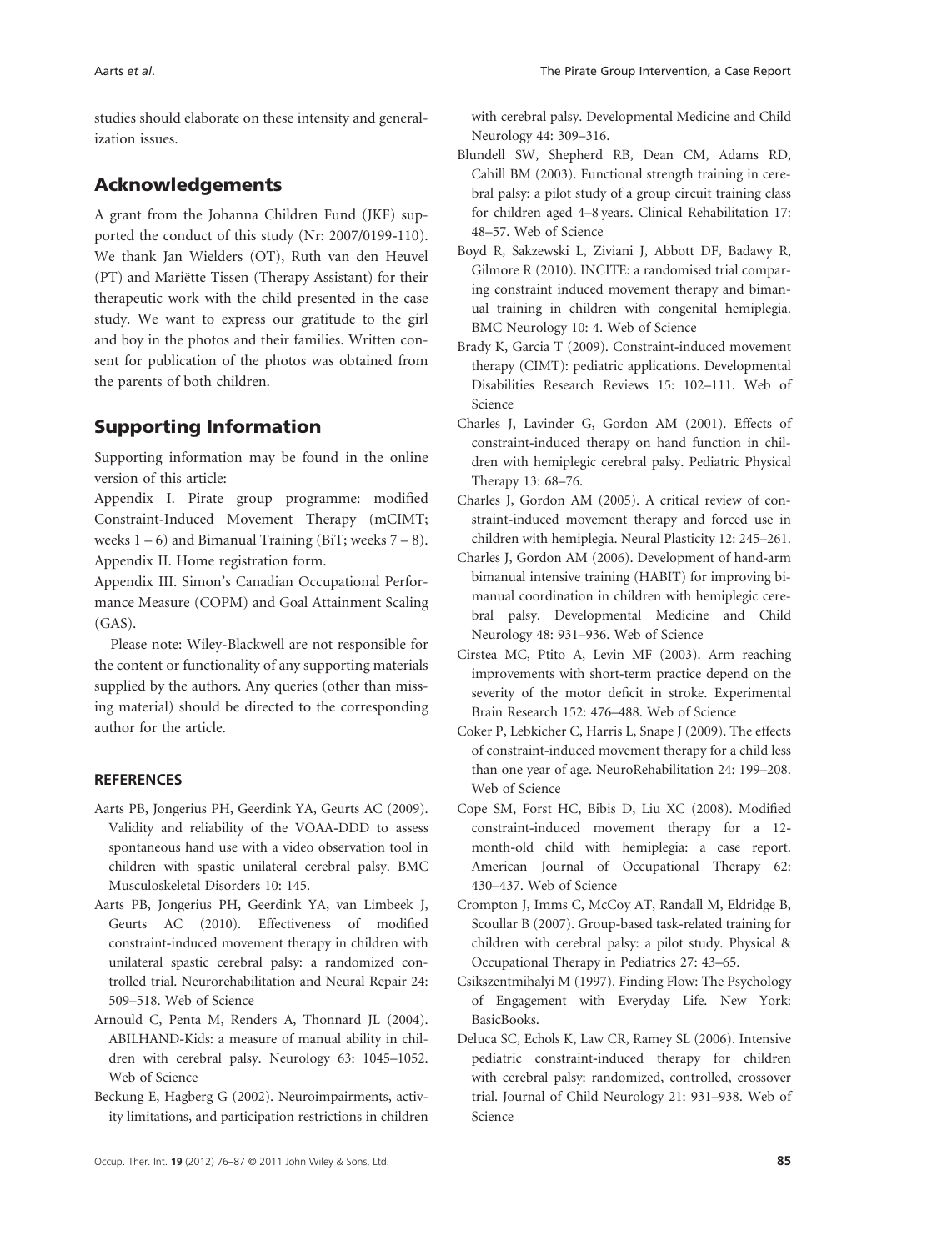- Eliasson AC, Bonnier B, Krumlinde‐Sundholm L (2003). Clinical experience of constraint induced movement therapy in adolescents with hemiplegic cerebral palsy —a day camp model. Developmental Medicine and Child Neurology 45: 357–359.
- Eliasson AC, Krumlinde‐Sundholm L, Shaw K, Wang C (2005). Effects of constraint-induced movement therapy in young children with hemiplegic cerebral palsy: an adapted model. Developmental Medicine and Child Neurology 47: 266–275. Web of Science
- Garvey MA, Giannetti ML, Alter KE, Lum PS (2007). Cerebral palsy: new approaches to therapy. Current Neurology an Neuroscience Reports 7: 147–155.
- Gordon AM, Charles J, Wolf SL (2005). Methods of constraint‐induced movement therapy for children with hemiplegic cerebral palsy: development of a childfriendly intervention for improving upper‐extremity function. Archives of Physical Medicine and Rehabilitation 86: 837–844. Web of Science
- Gordon AM, Charles J, Wolf SL (2006). Efficacy of constraint‐induced movement therapy on involved upper‐extremity use in children with hemiplegic cerebral palsy is not age‐dependent. Pediatrics 117: e363‐ e373. Web of Science
- Gordon AM, Schneider JA, Chinnan A, Charles JR (2007). Efficacy of a hand‐arm bimanual intensive therapy (HABIT) in children with hemiplegic cerebral palsy: a randomized control trial. Developmental Medicine and Child Neurology 49: 830–838. Web of Science
- Hoare B, Imms C, Carey L, Wasiak J (2007a). Constraint‐ induced movement therapy in the treatment of the upper limb in children with hemiplegic cerebral palsy: a Cochrane systematic review. Clinical Rehabilitation 21: 675–685. Web of Science
- Hoare BJ, Wasiak J, Imms C, Carey L (2007b). Constraint‐induced movement therapy in the treatment of the upper limb in children with hemiplegic cerebral palsy. Cochrane Database of Systematic Reviews, CD004149.
- Huang HH, Fetters L, Hale J, McBride A (2009). Bound for success: a systematic review of constraint-induced movement therapy in children with cerebral palsy supports improved arm and hand use. Physical Therapy 89: 1126–1141.
- Hubbard IJ, Parsons MW, Neilson C, Carey LM (2009). Task‐specific training: evidence for and translation to clinical practice. Occupational Therapy International 16: 175–189.
- Juenger H, Linder‐Lucht M, Walther M, Berweck S, Mall V, Staudt M (2007). Cortical neuromodulation by constraint‐induced movement therapy in congenital hemiparesis: an FMRI study. Neuropediatrics 38: D130–136. Web of Science
- Knox S, Maillou Z (1997). Play as treatment and treatment through play. In: Chandler B (ed). The Essence of Play, a Child's Occupation (pp. 175–206). Bethesda: AOTA Inc.
- Krumlinde‐Sundholm L, Holmefur M, Eliasson AC (2007). The Assisting Hand Assessment Manual, version 4.4. Stockholm: Karolinska Instuet, Neuropediatric Research Unit, Astrid Lindgren Children's Hospital.
- Larin HM (2006). Motor learning: theories and strategies for practitioner. In: Vander Linden D, Campell SK, Palisano RJ (eds). Physical Therapy for Children (3rd ed., pp. 131–160). Philadelphia: Saunders Elsevier.
- Law M, Baptiste S, Carswell A, McColl M, Polatajko H, Pollock N (2005). Canadian Occupational Performance Measure. (4 ed.) Ottawa: CAOT Publications ACE.
- Law M, Hanna S, King G, Hurley P, King S, Kertoy M (2003). Factors affecting family‐centred service delivery for children with disabilities. Child: Care, Health and Development 29: 357–366. Web of Science
- Levac D, DeMatteo C (2009). Bridging the gap between theory and practice: dynamic systems theory as a framework for understanding and promoting recovery of function in children and youth with acquired brain injuries. Physiotherapy Theory and Practice 25: 544–554.
- Levac D, Wishart L, Missiuna C, Wright V (2009). The application of motor learning strategies within functionally based interventions for children with neuromotor conditions. Pediatric Physical Therapy 21: 345–355.
- Levin MF, Kleim JA, Wolf SL (2009). What do motor "recovery" and "compensation" mean in patients following stroke? Neurorehabilitation and Neural Repair 23: 313–319.
- Lowing K, Bexelius A, Brogren CE (2009a). Activity focused and goal directed therapy for children with cerebral palsy—do goals make a difference? Disability and Rehabilitation: 1–9.
- Lowing K, Bexelius A, Carlberg EB (2009b). Goal‐directed functional therapy: a longitudinal study on gross motor function in children with cerebral palsy. Disability and Rehabilitation. Web of Science
- Mark W, Taub E (2004). Constraint‐induced movement therapy for chronic stroke hemiparesis and other disabilities. Restorative Neurology and Neuroscience 22: 317–336. Web of Science
- McCombe WS, Whitall J (2008). Bilateral arm training: why and who benefits? NeuroRehabilitation 23: 29–41. Web of Science
- Morris DM, Taub E (2001). Constraint‐induced therapy approach to restoring function after neurological injury. Topics in Stroke Rehabilitation 8: 16–30.
- Morris DM, Taub E, Mark VW (2006). Constraint‐ induced movement therapy: characterizing the intervention protocol. Europa Medicophysica 42: 257–268.